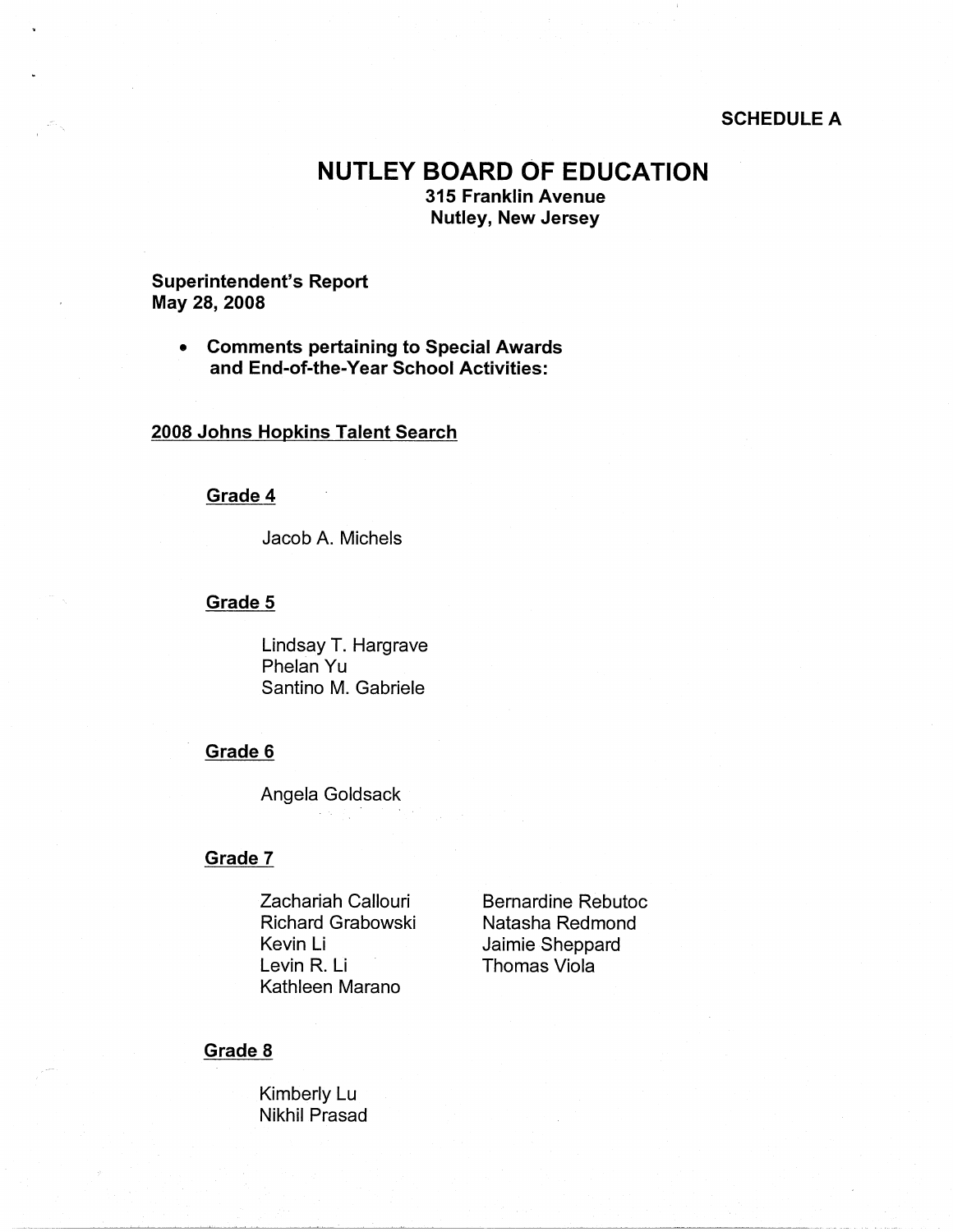Superintendent's Report May 28, 2008

# **STATE AWARD INVITATION TO CTY AWARDS CEREMONY**

Zachariah Calluori Richard Grabowski Kevin Li Kevin R. Li Kimberly Lu

Kathleen Marano Nikhil Prasad Jaimie Sheppard Thomas Viola

# **North Central New Jersey Division of Mathcounts Competition**

Nicholas Duva Jonathan Huang Kevin Li Kevin R. Li Jared Lin Kimberly Lu

## **2008 International Latin Exam Winners**

Ryan Connor Michael Cooper Brandon Cresci Adam Dolan Scott Kilianski Philip Lam James Nepa

Patrick Roche Seimi Rurup Achal Shah Brendan Striano Cody Welch Aubree Woods

#### **Congressional Art Exhibit**

Lucero Calleo  $-1<sup>st</sup>$  place  $-$  Her painting will be hung in Washington DC for one year

Sabrina Rizzi - Honorable Mention for her photograph

## **Best Communities for Music Education Top 100 in the United States**

Audio/Visual Program  $-2<sup>nd</sup>$  place for their video **"Proms & Alcohol Don't Mix"**  State of New Jersey Public Service Announcement Contest held by the Office of the Attorney General. They will be recognized at the Governor's Mansion on June 5, 2008

#### -2-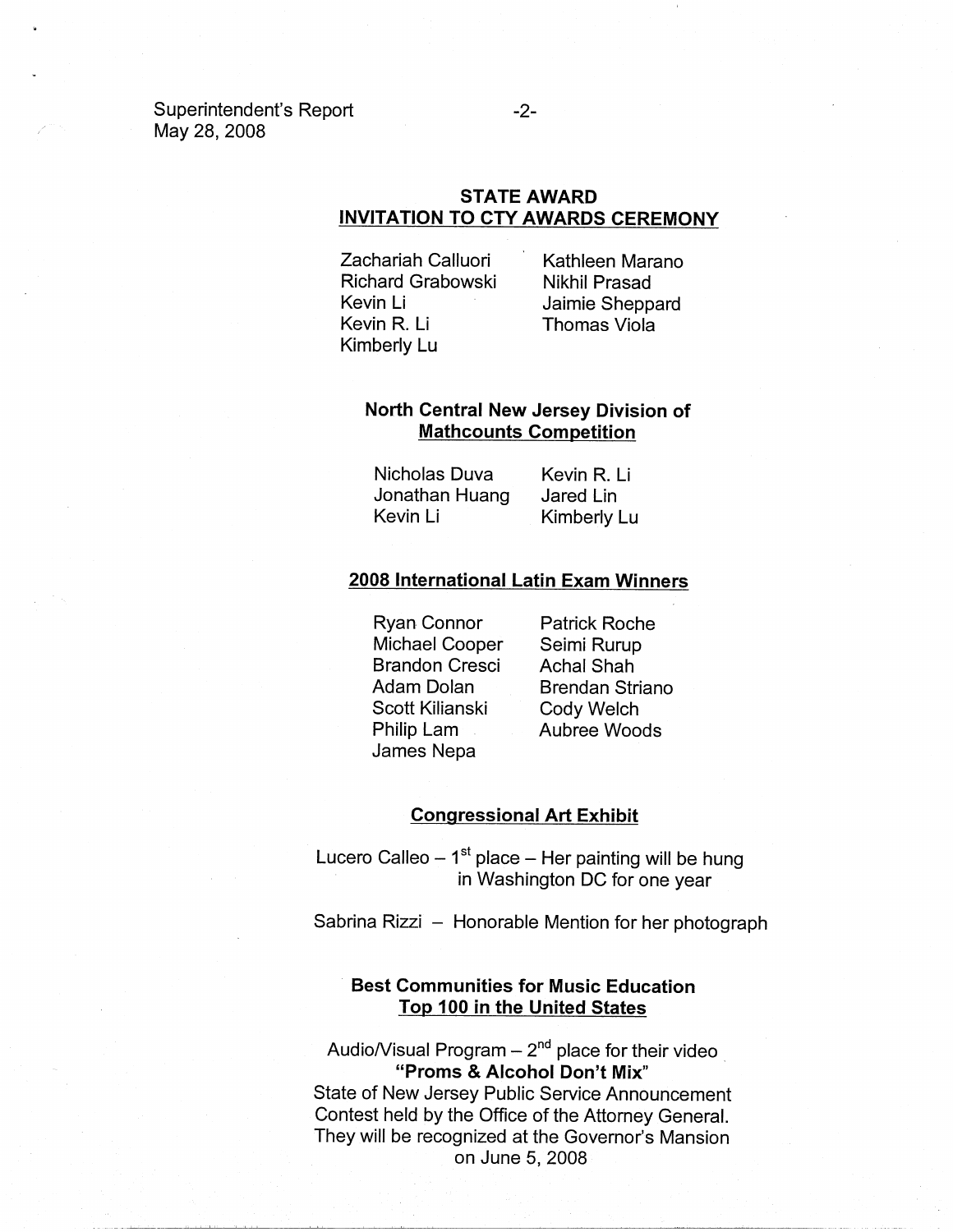Superintendent's Report May 28, 2008

#### **Rotary International Award**

The Interact Club received the Rotary International Award for **"Best Local Project"**  for their work at Eva's Kitchen

# **Mayor's Healthy Cook-off Contest**

# Mayor's recognition for Mr. Huggins and his students for assisting in the **Mayor's Healthy Cook-off Contest**

• **Comments pertaining to Winter Sports Special Awards:** 

## **GIRLS BASKETBALL**

Megan Ginter

-1<sup>st</sup> Team All-NNJIL 2007

## **BOYS BOWLING**

| Glenn Cox            | -1 <sup>st</sup> Team All-NNJIL<br>2007<br>First in NHS history to bowl<br>a perfect game (1-29-08) |
|----------------------|-----------------------------------------------------------------------------------------------------|
| Michael DeMunno      | -1 <sup>st</sup> Team All-NNJIL<br>2007                                                             |
| Matthew Gallo        | -1 <sup>st</sup> Team All-NNJIL<br>2007                                                             |
| <b>Daniel Penett</b> | -1 <sup>st</sup> Team All-NNJIL<br>2007                                                             |
|                      | Benjamin Sowizral -1 <sup>st</sup> Team All-NNJIL<br>2007                                           |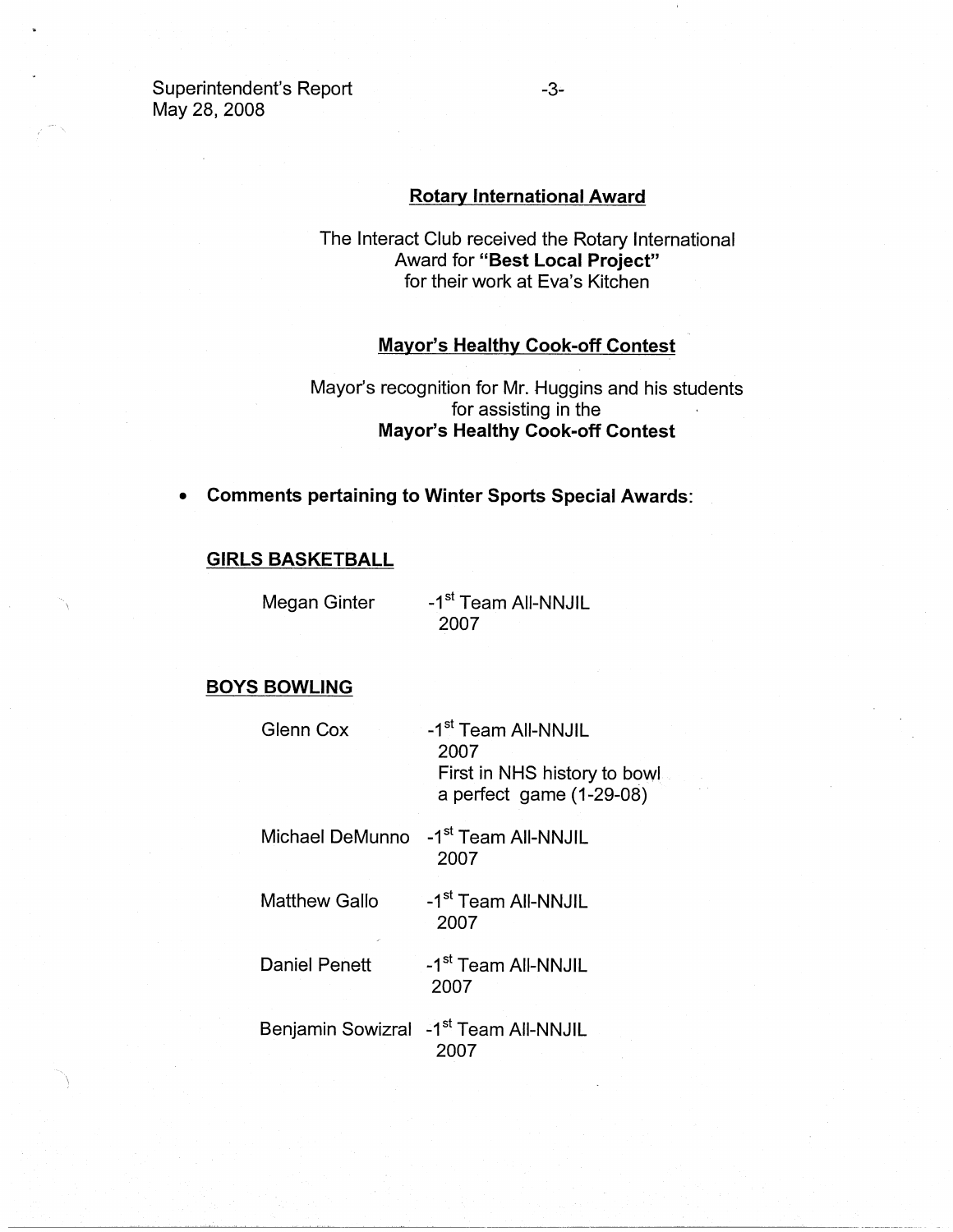## Superintendent's Report May 28, 2008

## **NUTLEY HIGH SCHOOL - 2007/2008 BOYS BOWLING TEAM NJSIAA Group** Ill **North** II **Sectional Champions NNJIL Sportsmanship Award**

## **Head Coach - Mr. George Ackerman Mr. Ackerman was selected North Jersey Coach of the Year**

Christopher Costa Glenn Cox Michael DeMunno Joseph Frezza James Gaccione Matthew Gallo Michael Georgetti

Angelo Lambroschino . Daniel Pehett John Reciniello Christopher Riccio Nicholas Rizzi Benjamin Sowizral

## **WRESTLING**

Anthony Cifelli -1<sup>st</sup> Team All-NNJIL 2007 Achieved  $100^{th}$  win (2-16-08)

Anthony Damico

-1<sup>st</sup> Team All-NNJIL 2007

Nicholas Ritacco

-1<sup>st</sup> Team All-NNJIL 2007

## **Informational Items:**

| F.O.N.S. Choir Awards Dinner                                        | May 29                   |  |
|---------------------------------------------------------------------|--------------------------|--|
| <b>Music Boosters Awards Dinner</b>                                 | May 30                   |  |
| <b>Primary Election</b>                                             | June 3                   |  |
| NHS Senior Scholastic Awards Program<br>Nanina's                    | June 3 - 7:30 p.m.       |  |
| NHS Spring Athletic Awards and<br><b>Student Activities Program</b> | June 5 - 7:30 p.m.       |  |
| <b>Spring Garden Strawberry Festival</b>                            | June 10 - 4:00-9:00 p.m. |  |